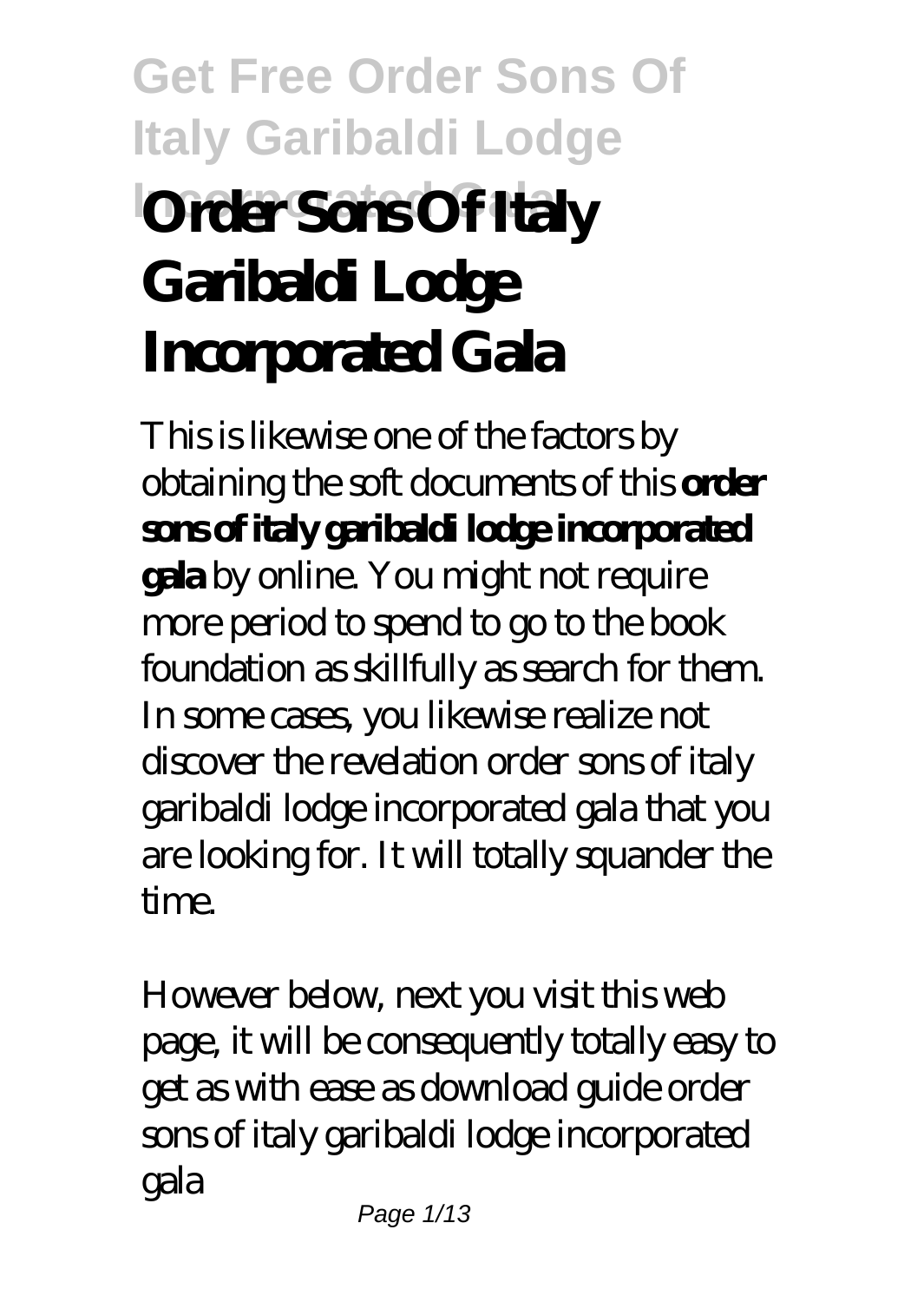## **Get Free Order Sons Of Italy Garibaldi Lodge Incorporated Gala**

It will not consent many time as we accustom before. You can reach it while work something else at house and even in your workplace. appropriately easy! So, are you question? Just exercise just what we come up with the money for under as competently as evaluation **order sons of italy garibaldi lodge incorporated gala**

what you in the same way as to read!

Garibaldi and the Making of Italy  $+$ George Macaulay Trevelyan | Biography \u0026 Autobiography | 1/7 Garibaldi and the Expedition of the Thousands 1860-61 Paris 1919 *In Our Time: S19/11 Garibaldi and the Risorgimento (Dec 1 2016)*

How did Italy Become a Country? | Animated History*Giuseppe Garibaldi: One of the Greatest Generals of Modern Times* History of Italy Documentary Page 2/13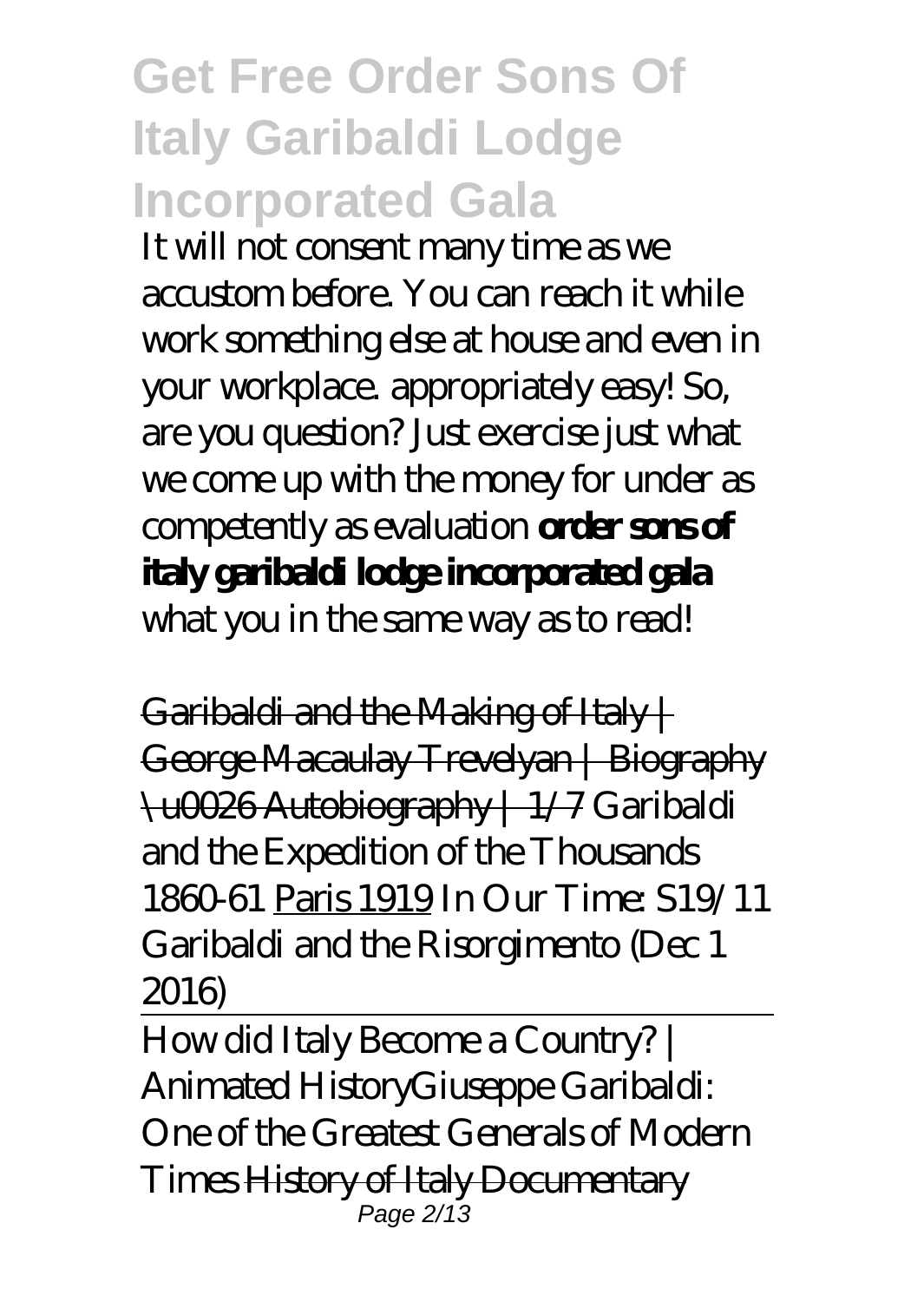**Incorporated Gala** Origins of Sicilian Mafia *8 Steps To Maximize Your Drumming Practice* Savarkar: Echoes from a Forgotten Past, 1883–1924 Christopher Clark: The 1848 Revolutions Erwin Rommel: The General Who Defied Hitler *Why Europeans Colonized The World (And Not Someone Else)* LHD Trieste - In-depth look *The Black Guard: Ismail's Notorious Slave Army* i finished writing the book *Francisco Nguema: Hitler of Africa | Tooky History Basil II: The Bulgar Slayer | Tooky History* Eleanor of Aquitaine: The 12th Century QILF | Tooky History *Biggest Fail in History: Battle of Karansebes* ITALY: BRINDISI: ITALIAN \u0026 SPANISH NAVY VESSELS LEAVE FOR ALBANIA Italian Navy Harrier ops from Cavour

How do you Unify Italians?

Italy in World War 1 I THE GREAT WAR Special Garibaldi and the Page 3/13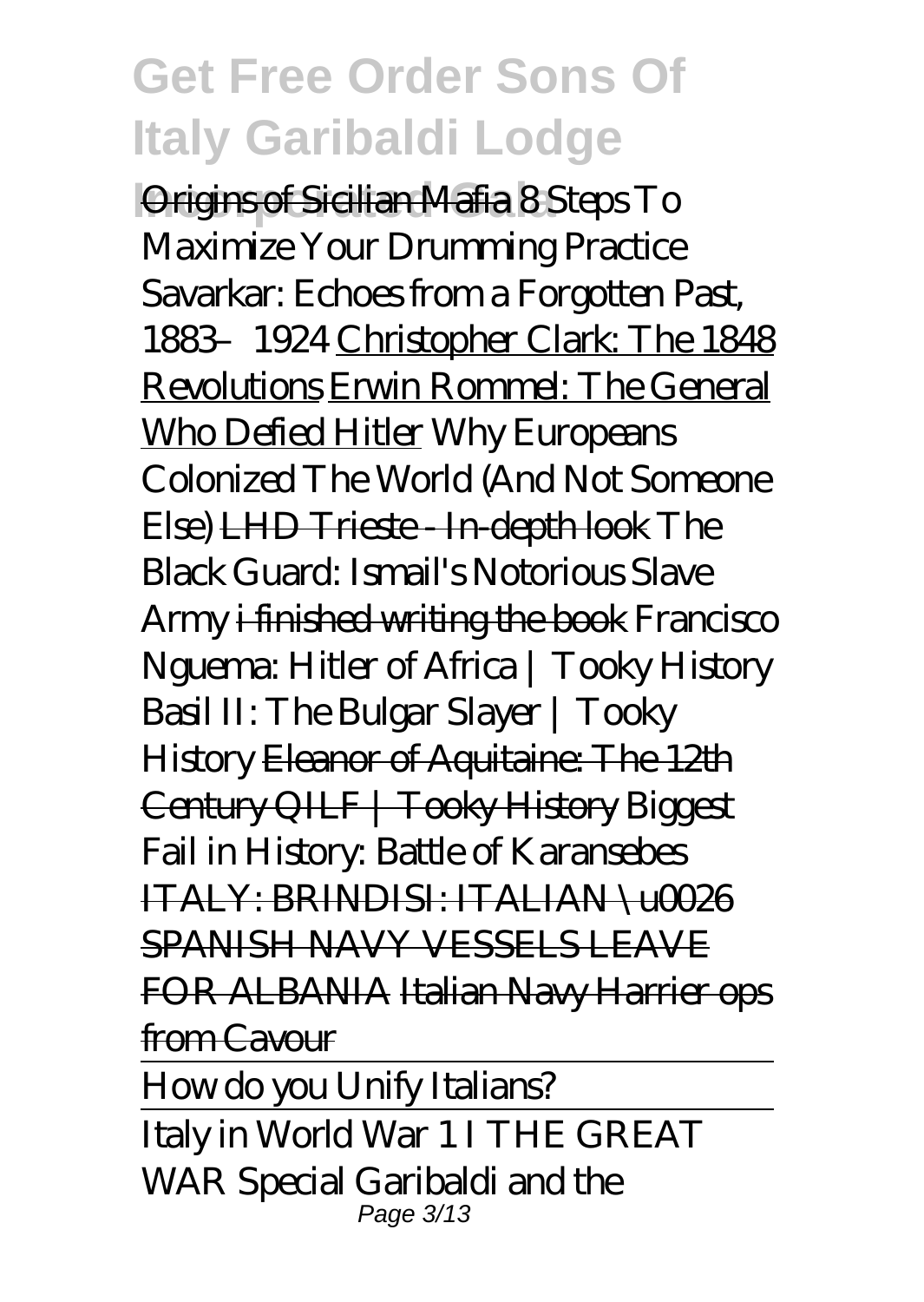**Incorporated Gala** Risorgimento (In Our Time) *Napoleon in Russia ALL PARTS* Sons of Italy Garibaldi Lodge (Winnipeg) celebrates 25 years of Giving *London's Soho Italian Connection with Sicilian Chef Enzo Oliveri cooking meatballs* Giuseppe Garibaldi: Uniting Italy | Tooky History **2019 Sons of italy Gala Preview** *Order Sons Of Italy Garibaldi*

The Order Sons and Daughters of Italy of Canada is an organization of men and women who are devoted to the celebration of Italian heritage, community service and charitable good works. The first lodge in Canada was established in Ontario in 1915. Currently, there are fifteen Lodges in Canada. In the USA, Order Sons and Daughters of Italy in America has more than 600,000 members and supporters and a network of more than 650 chapters coast to coast, making it the leading service and advocacy ...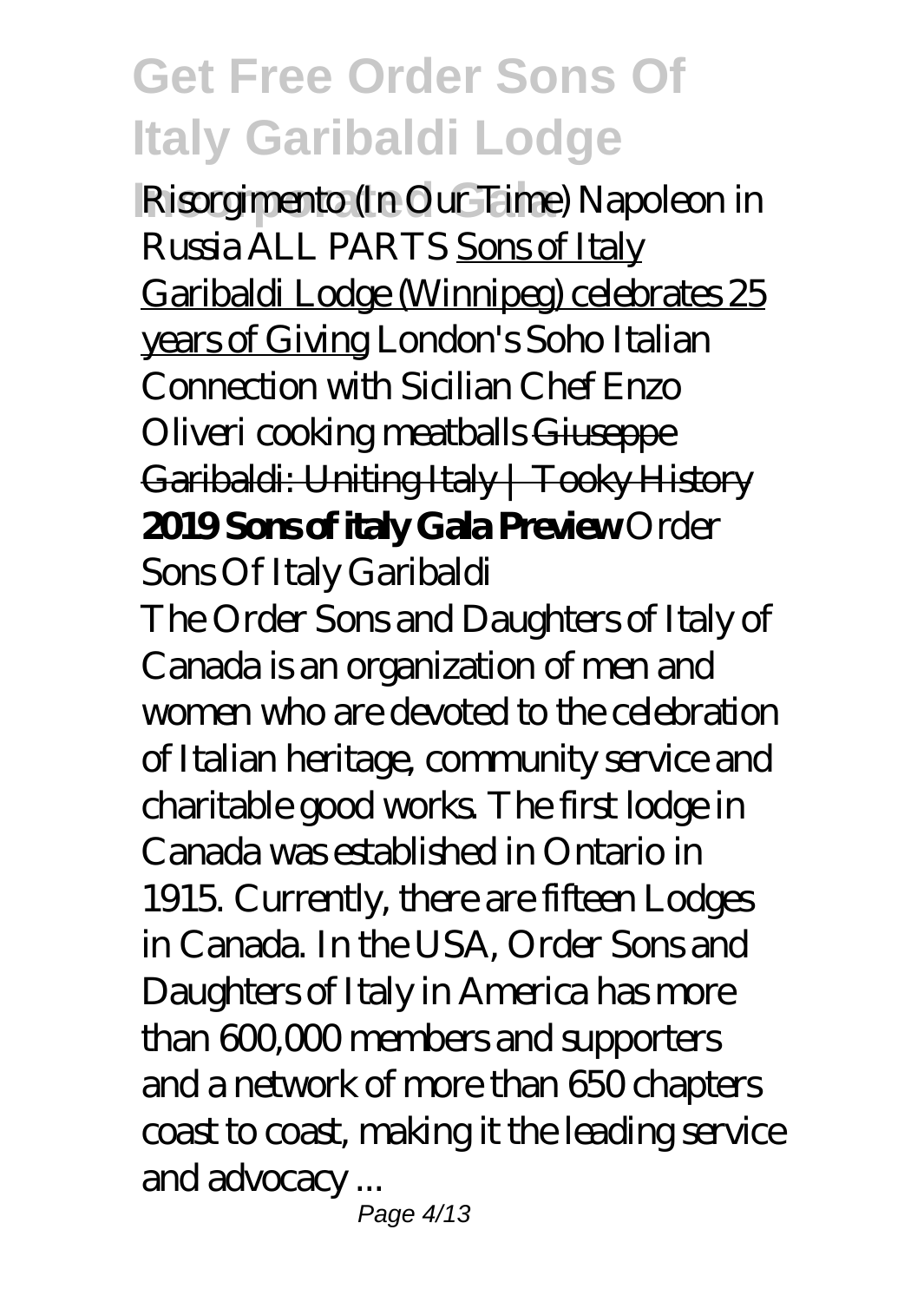## **Get Free Order Sons Of Italy Garibaldi Lodge Incorporated Gala**

*Order Sons and Daughters of Italy, Garibaldi Lodge Inc ...*

Garibaldi-Meucci Museum. Sign up today for a free WebPass membership. The Garibaldi-Meucci Museum is a National Landmark owned and operated by the Sons of Italy Foundation®. Imagine Giuseppe Garibaldi, "the legendary hero of two worlds" noted for his liberation efforts in South America and his unification of Italy, and Florentine-born engineer and inventor Antonio Meucci actually talking over the telephone in 1850 – in a quaint home in Staten Island, New York.

*Garibaldi-Meucci Museum - Order Sons of Italy in America* Order Sons and Daughters of Italy in America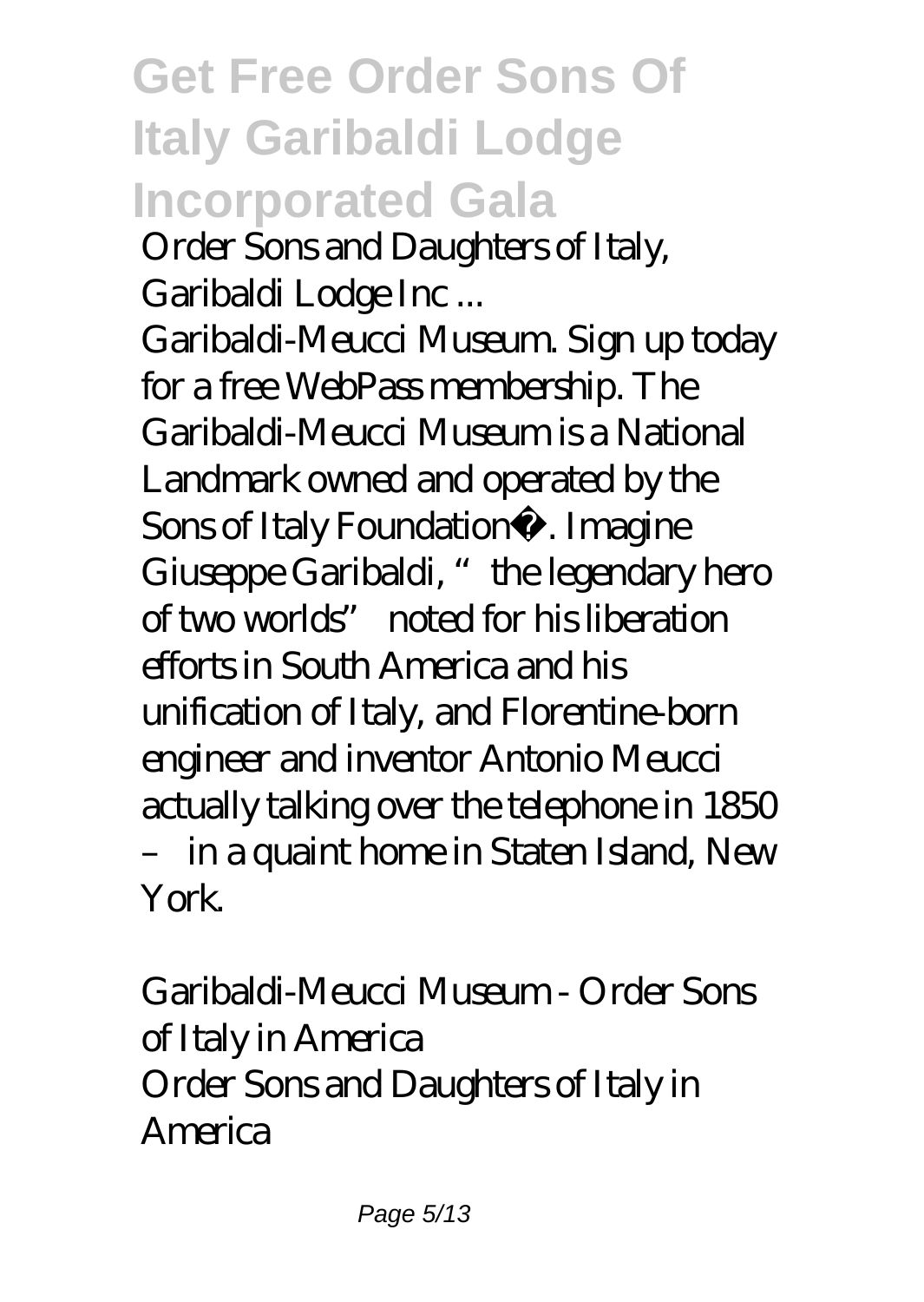**Incorporated Gala** *Giuseppe Garibaldi Lodge #2583 – Order Sons and Daughters ...*

Welcome to the site of the Order Sons and Daughters of Italy - Garibaldi Lodge in Winnipeg, Canada. As Winnipeg enjoys a joint chapter with the Canadian Italian Business and Professional Association (CIBPA), this site represents both organizations. An overview of each follows on this page.

#### *Order Sons and Daughters of Italy, Garibaldi Lodge Inc ...*

Garibaldi Lodge Open to Women Members In a transformative move, the Sons of Italy, Garibaldi Lodge has changed a 33 year tradition and will now allow female members. We look forward to a new era in serving our community.

*Sons of Italy, Garibaldi Lodge* Corporate Sponsors. 3 Phase Electrical Page 6/13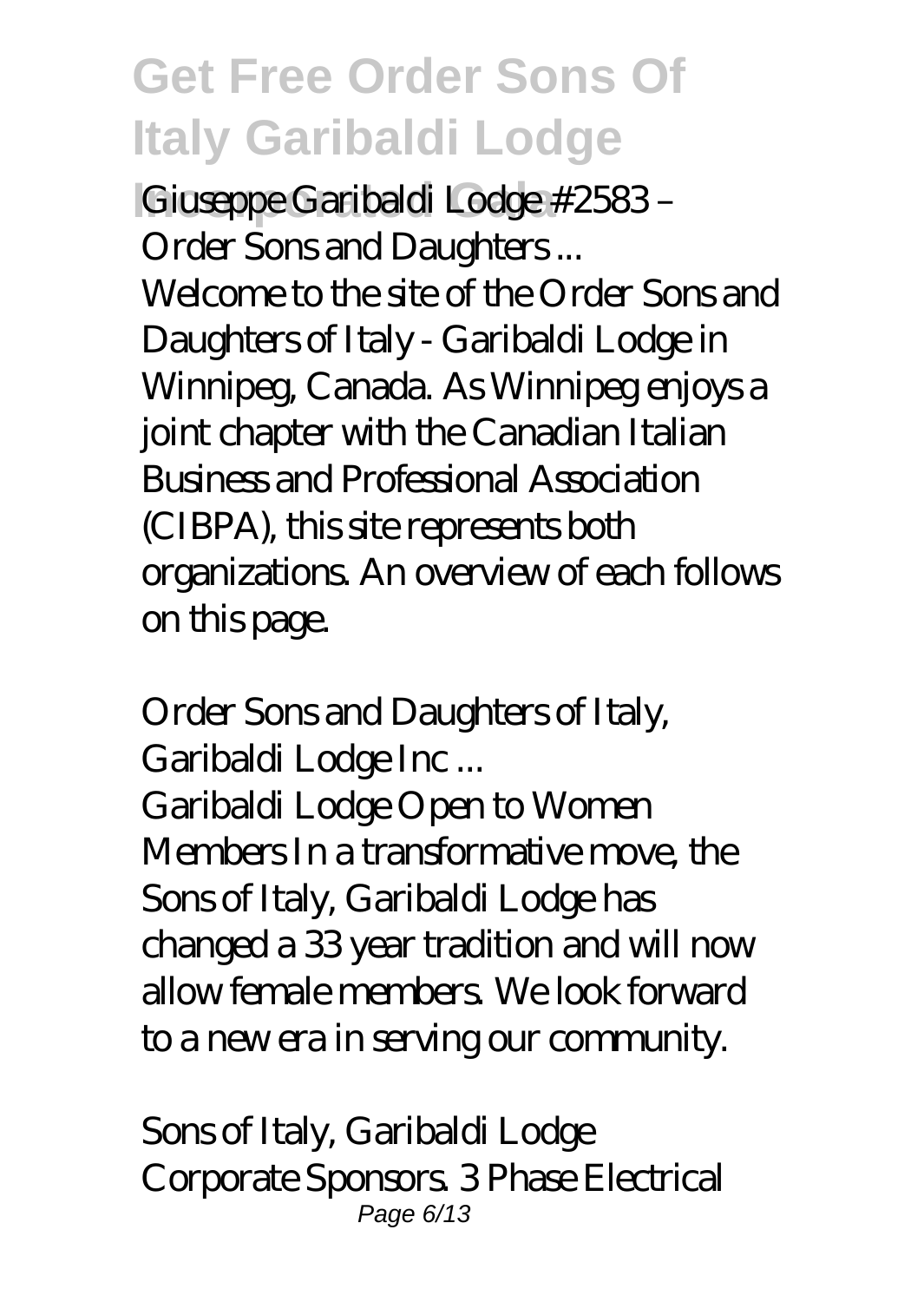**Ltd. Bituminex Paving Ltd. Ceridian** Canada Inc. CGM Engineering Ltd. City Mix Inc. Concord Projects Ltd. Crosier Kilgour & Partners Ltd. Fillmore Riley LLP.

*Order Sons and Daughters of Italy, Garibaldi Lodge Inc ...*

As part of its ongoing commitment to the community, Sons of Italy La Lupa Di Roma Lodge grants a \$1,000 award annually to students entering postsecondary education or post graduate studies.

#### *Order Sons and Daughters of Italy, Garibaldi Lodge Inc ...*

The "Heart of the Lion" Lifetime Achievement Award is a special honour bestowed by the Sons and Daughters of Italy, Garibaldi Lodge. At this year's virtual event, Gerardo "Gerry" Lomonaco Page 7/13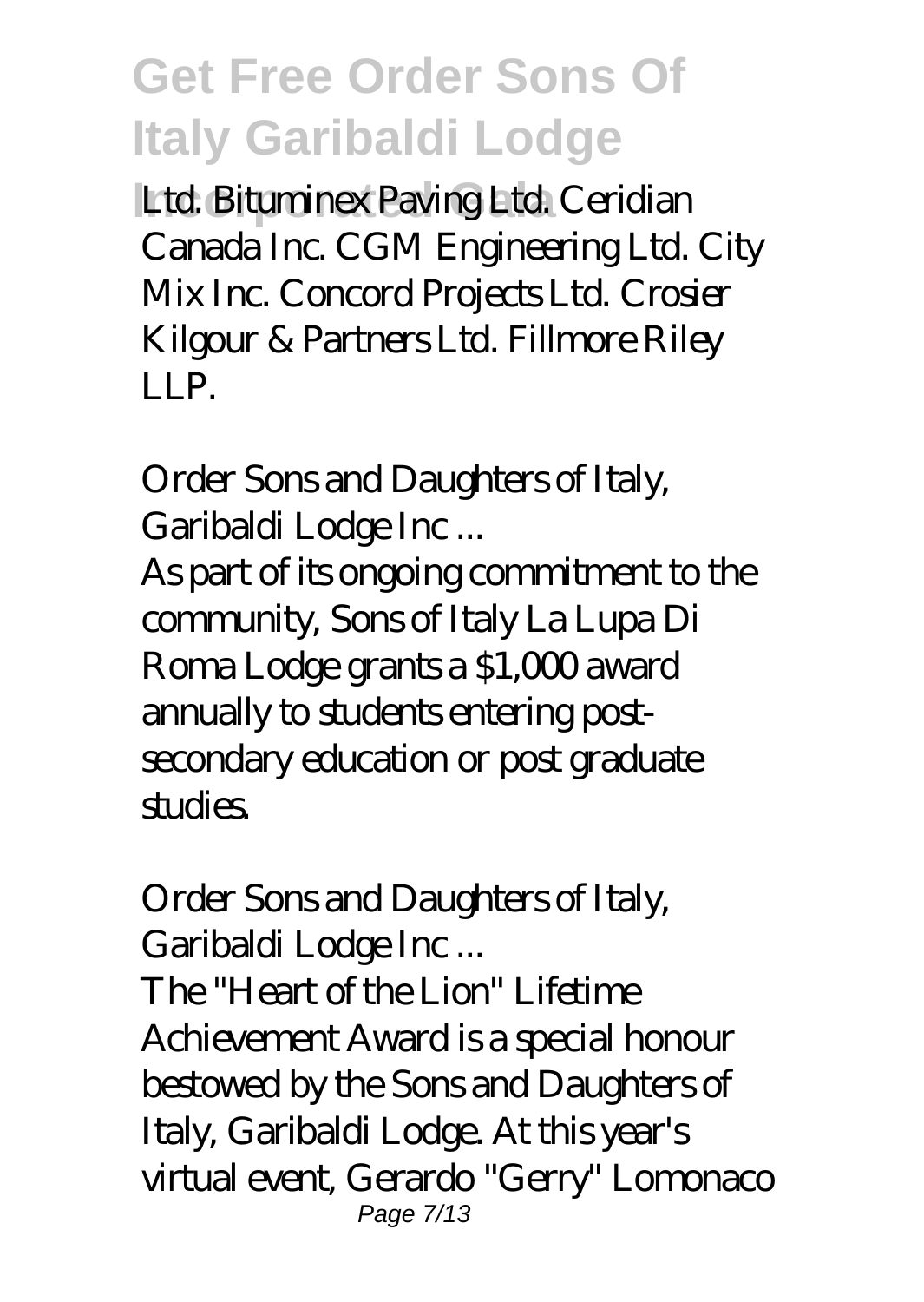will receive the Sons and Daughters of Italy "Heart of the Lion" Lifetime Achievement Award! Please join us in congratulating Gerry on this prestigious award.

*Order Sons and Daughters of Italy, Garibaldi Lodge Inc. - GALA* Order Sons of Italy in America Alighieri-Garibaldi Lodge 494, Collingswood, NJ. 746 likes. Sons of Italy Collingswood NJ Lodge # 494 is a non for profit...

*Order Sons of Italy in America Alighieri-Garibaldi Lodge ...*

September 11th, 2020. Lodge "Capitolo di Roma" #3002 President, Carmelo Cutuli and Trustee Paolo Quattrocchi honored Stefano Andreotti as the second Meritorious Member. Andreotti had long career as a manager in a multinational hitech company, and worked hard to Page 8/13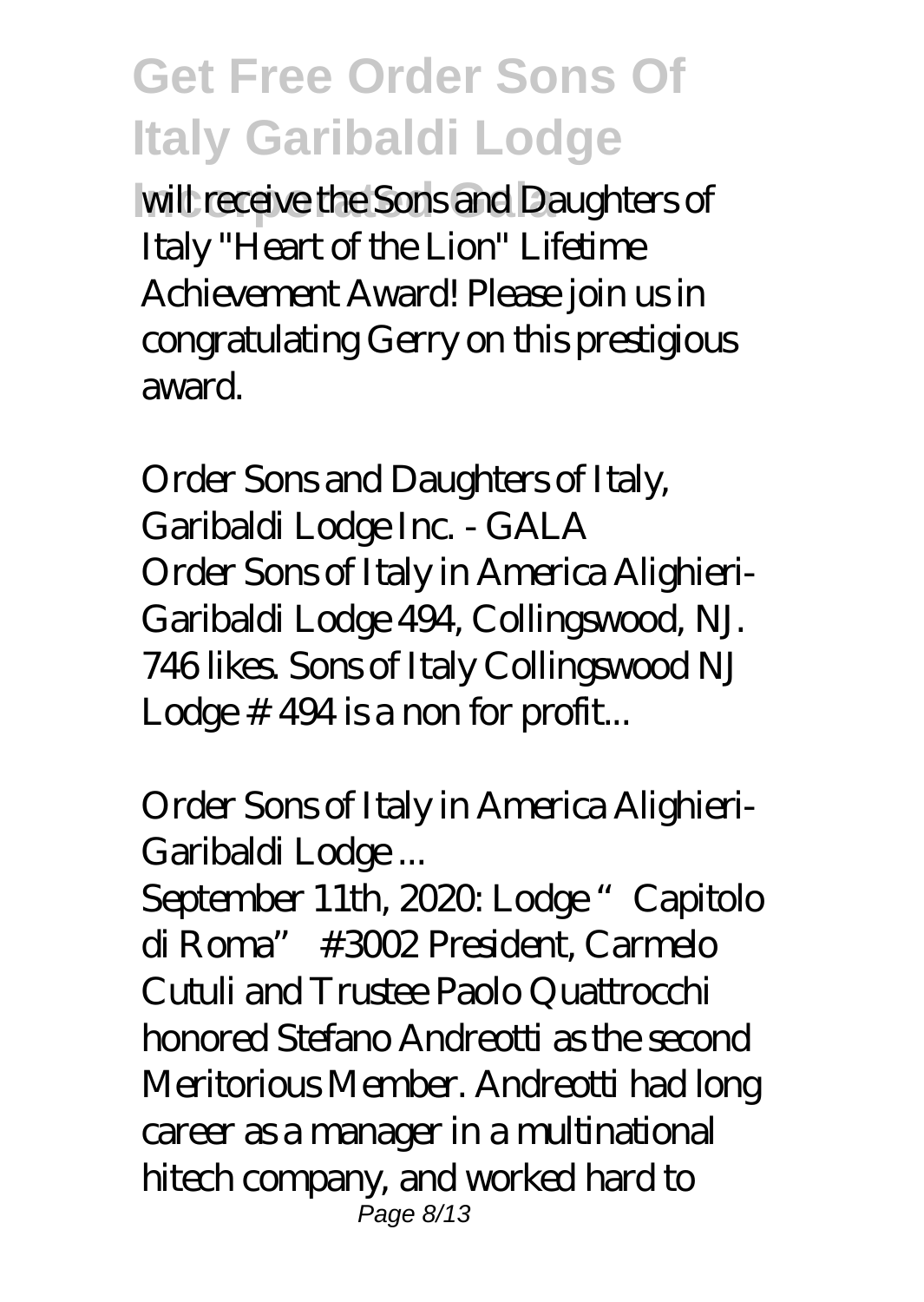**Incorporated Gala** preserve and deepen the archives and diaries containing 50 years of life and work of his father, the 7 time Prime Minister of

#### *Order Sons and Daughters of Italy in America*

...

Online Library Order Sons Of Italy Garibaldi Lodge Incorporated Gala It is coming again, the extra store that this site has. To unquestionable your curiosity, we present the favorite order sons of italy garibaldi lodge incorporated gala wedding album as the out of the ordinary today. This is a cd that will measure you even other to pass thing.

#### *Order Sons Of Italy Garibaldi Lodge Incorporated Gala* The Order Sons of Italy of Canada - Josephine Lavey Award: \$1,000. This \$1,000 award is given annually and is Page 9/13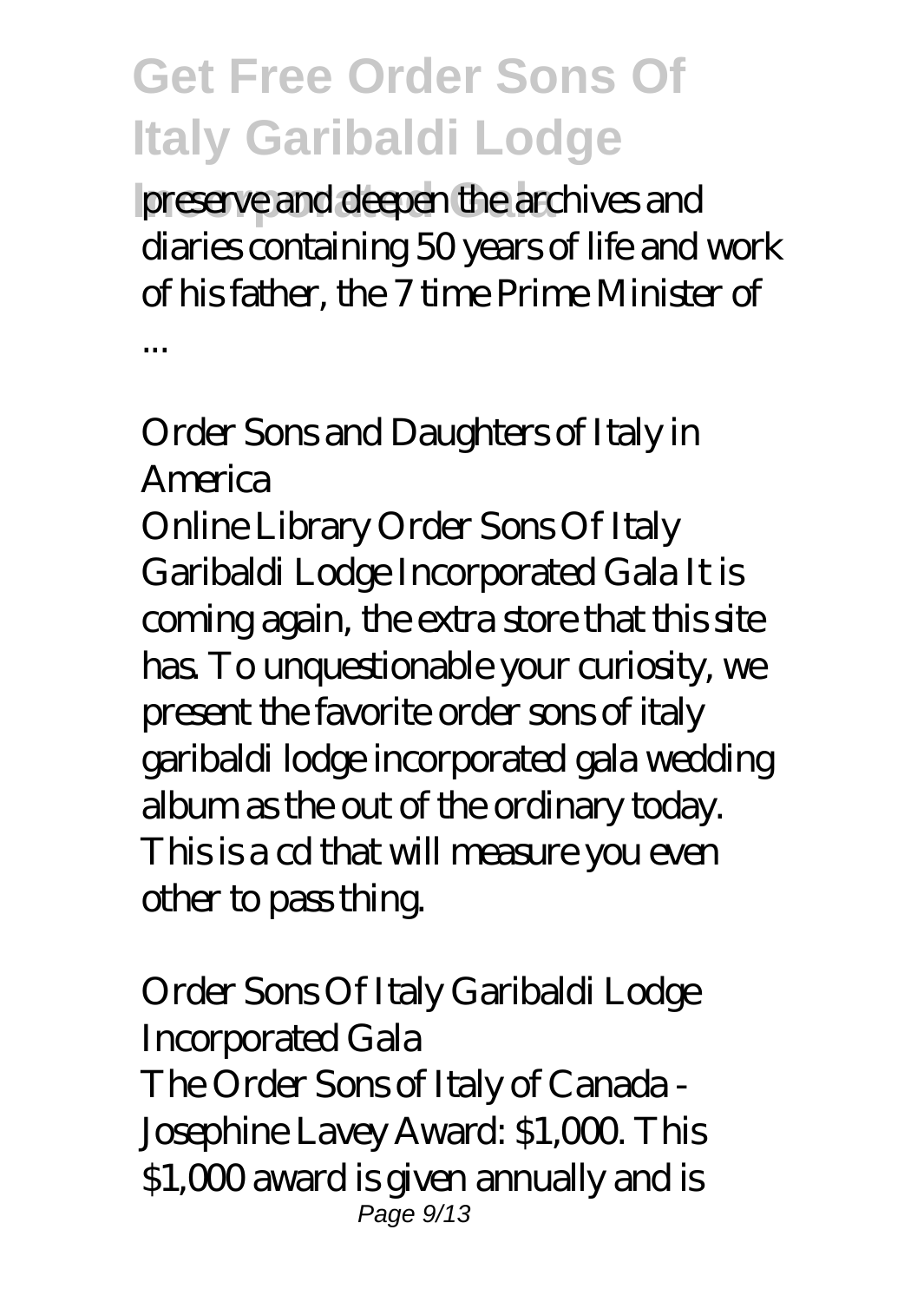**Incorporated Gala** available to a child of a member of the Order Sons of Italy of Canada. Thus a son or daughter, grandson or granddaughter, step-children and step-grandchildren of a member of our Garibaldi Lodge would qualify.

### *Order Sons and Daughters of Italy, Garibaldi Lodge Inc ...*

The Garibaldi-Meucci Museum, owned and operated by the Order Sons of Italy in America, is a historic house preserved as a memorial to the lives of Antonio Meucci and Giuseppe Garibaldi. Antonio Meucci, a native of Florence, Italy, lived here until his death in 1889. In 1849, while experimenting with the new phenomenon of electricity, he discovered that sound could be transmitted by electric wires.

#### *Garibaldi-Meucci Museum - Order Sons of Italy in America* Page 10/13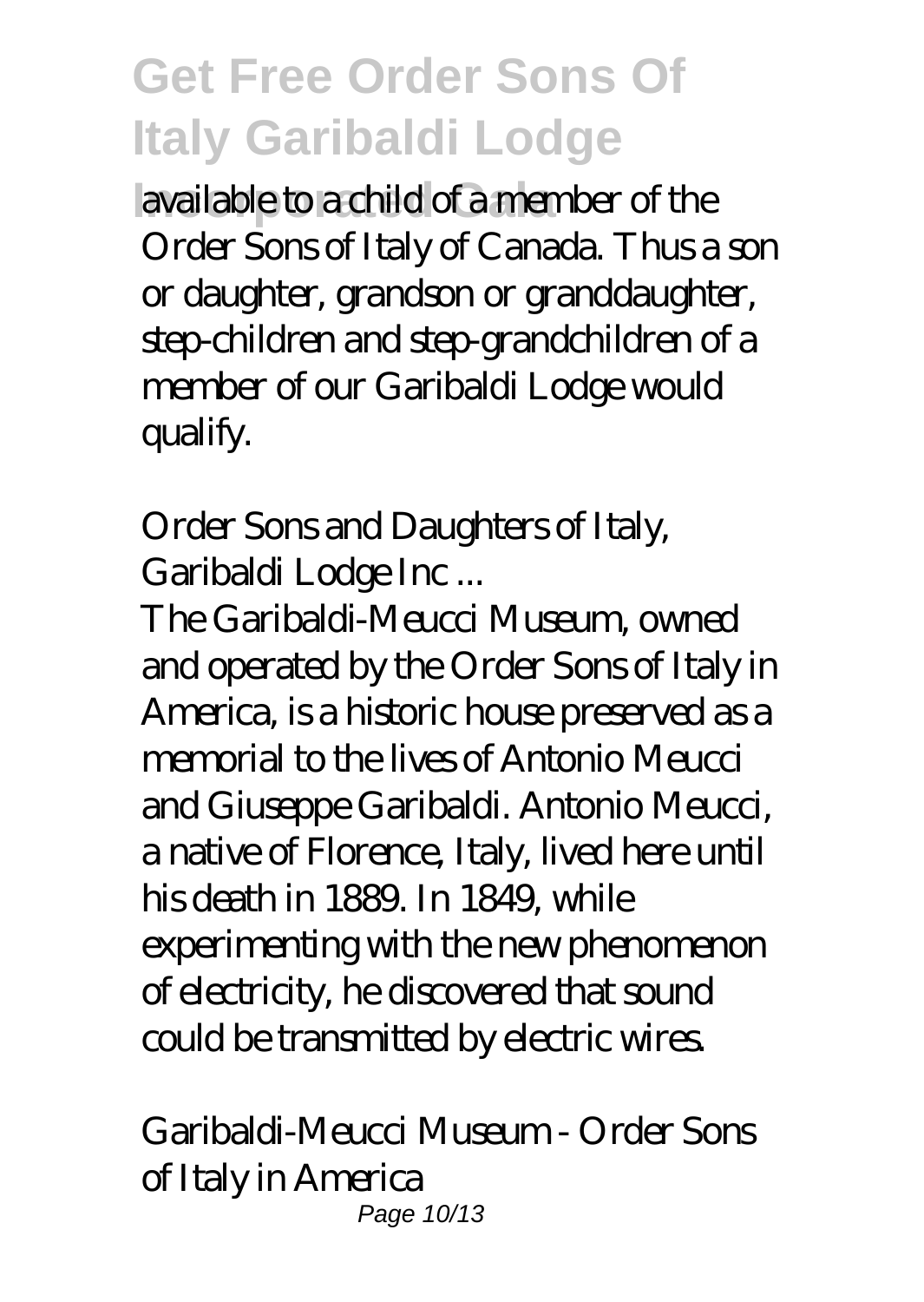**IClick Here to See The Video. The Order** Sons of Italy in America (OSIA) was founded on June 22, 1905 at 203 Grand Street in New York City. An Italian immigrant, Dr. Vincenzo Sellaro, and five compatriots; pharmacist Ludovico Ferrari, attorney Antonio Marzullo, sculptor Giuseppe Carlino and barbers Pietro Viscardi and Robert Merlo, created the organization to unite men and women of Italian heritage under one banner in order to preserve and disseminate the large cultural heritage of Italy.

### *Order Sons of Italy in American Grand Lodge of New York*

The Order Sons & Daughters of Italy in America (OSIA) was founded on June 22, 1905 at 203 Grand Street in New York City. An Italian immigrant, Dr. Vincenzo Sellaro, and five compatriots; pharmacist Ludovico Ferrari, attorney Antonio Page 11/13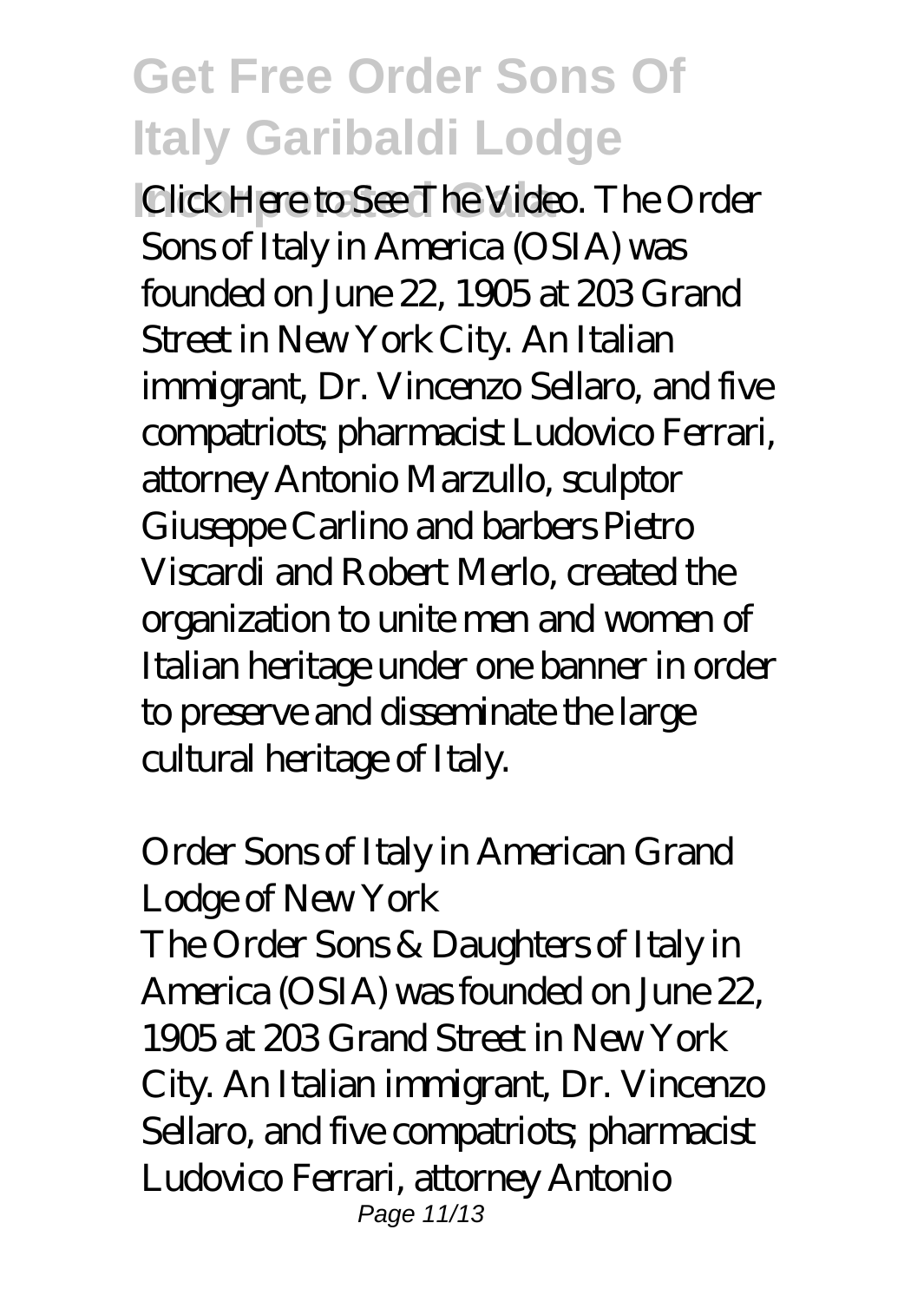**Marzullo, sculptor Giuseppe Carlino and** barbers Pietro Viscardi and Robert Merlo, created the organization to unite men and women of Italian heritage under one ...

*News - Order Sons of Italy in America* In 1919, the Garibaldi Society turned the house over to the Order Sons of Italy in America. The Order has restored and maintained the house ever since. With the assistance of the cultural department of the Italian Embassy, artifacts were collected from around the world.

#### *Garibaldi Meucci Museum, Staten Island New York, Italian ...*

Antonio Meucci lived in New York; Giuseppe Garibaldi boarded in the Meucci home. The house was taken over by the Order Sons of Italy in America in 1914 and has been maintained as a museum since that time. From the Page 12/13